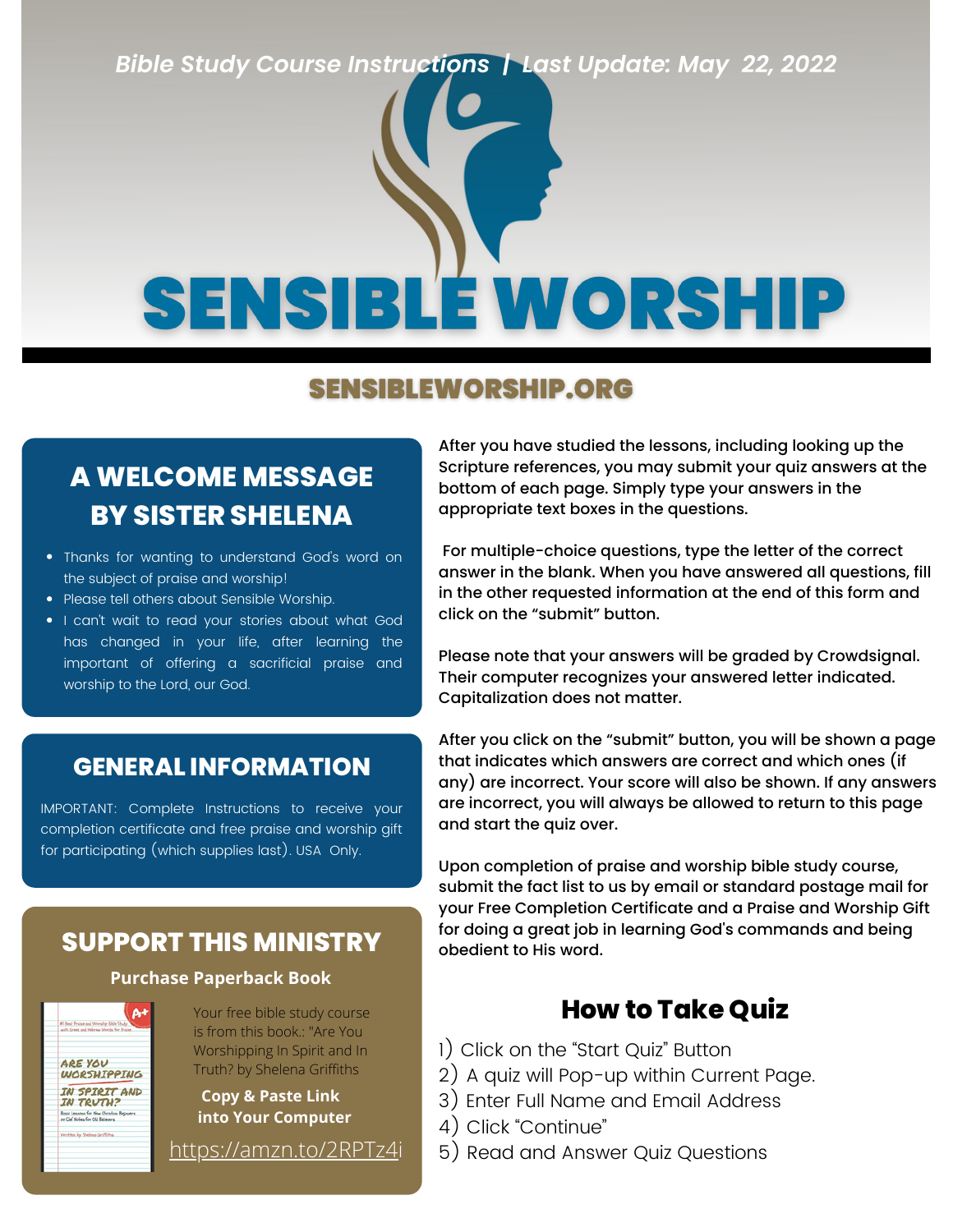

#### Unacceptable Worship

#### Start Quiz

|                                                                 | This course "Are You Worshipping God In Spirit And In Truth" is written with the hope of<br>helping us to praise and worship God in the way acceptable to Him. Jesus says in John 4:24,<br>"God is a spirit and they that worship Him must worship Him in spirit and in truth." |            |  |
|-----------------------------------------------------------------|---------------------------------------------------------------------------------------------------------------------------------------------------------------------------------------------------------------------------------------------------------------------------------|------------|--|
|                                                                 | Other Lessons:                                                                                                                                                                                                                                                                  |            |  |
|                                                                 | Worship Lesson 2: The Purpose Of Our Worship<br>Worship Lesson 3: Acceptable Worship                                                                                                                                                                                            |            |  |
|                                                                 | And Many More                                                                                                                                                                                                                                                                   |            |  |
|                                                                 |                                                                                                                                                                                                                                                                                 |            |  |
|                                                                 | <b>Start Quiz</b>                                                                                                                                                                                                                                                               |            |  |
|                                                                 | What bible verse describes this scripture, "Who changed the truth of God into a lie, and                                                                                                                                                                                        | 13<br>Q.11 |  |
|                                                                 | worshipped and served the creature more than the Creator, who is blessed for ever. Amen?" *                                                                                                                                                                                     |            |  |
|                                                                 | ⊙<br>Romans 25:1                                                                                                                                                                                                                                                                |            |  |
| <b>Answer Questions</b>                                         | Romans 1:25                                                                                                                                                                                                                                                                     |            |  |
| & Finish Quiz                                                   | ◉<br>Romans 4:25<br>◉<br>Romans 25:4                                                                                                                                                                                                                                            |            |  |
|                                                                 |                                                                                                                                                                                                                                                                                 |            |  |
|                                                                 | What is God saying to us? *                                                                                                                                                                                                                                                     | Q.12       |  |
|                                                                 |                                                                                                                                                                                                                                                                                 |            |  |
|                                                                 | ◉<br>Worship as you will<br>He will not accept any old type of worship<br>۰                                                                                                                                                                                                     |            |  |
|                                                                 | ⊙<br>He will accept good intentions in worship                                                                                                                                                                                                                                  |            |  |
|                                                                 | ⊙<br>Worship the creature                                                                                                                                                                                                                                                       |            |  |
|                                                                 |                                                                                                                                                                                                                                                                                 |            |  |
|                                                                 | <b>Finish Quiz</b>                                                                                                                                                                                                                                                              |            |  |
|                                                                 |                                                                                                                                                                                                                                                                                 |            |  |
| 6) Click on the "Finish Quiz" Button<br>7) Your Score will Show | Quiz Completed                                                                                                                                                                                                                                                                  |            |  |
|                                                                 | Created with Crowdsignal, create your own online quiz:                                                                                                                                                                                                                          |            |  |
|                                                                 | <b>Create Your Own Quiz</b><br>You scored 90%!                                                                                                                                                                                                                                  |            |  |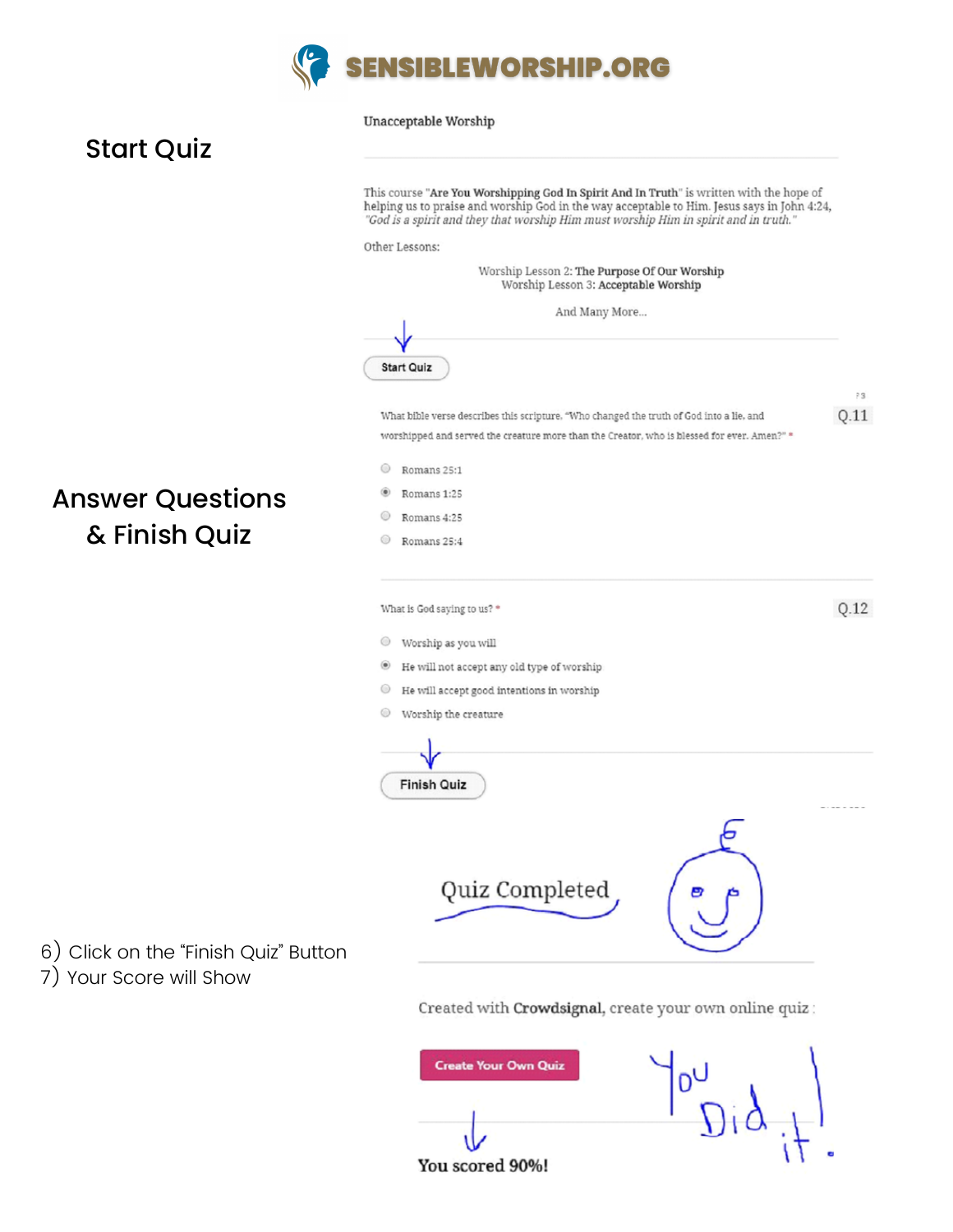

#### **COMPLETE AND SUBMIT TO SENSIBLE WORSHIP**

- Your Full Name and Home Address is Need for Mystery Gift (Optional) USA Only
- Email: sensibleworship@email.com Subject Line: Completed Bible Study Course
- Mailing Address: 2053 PO BOX; Sheffield Lake, OHIO 44054

#### **Sample Instructions**

1) Checkbox when completed



Lesson 8 Score \_\_\_\_\_\_ **90%**

- 2) Enter passing scores from each quiz
- 3) Submit your comments: praise, prayers, or stories.

#### *RECORD OF COMPLETION*

Checkboxes and Write Down Testing Score

|                              |  | Lesson 9 Score $\frac{1}{2}$                |
|------------------------------|--|---------------------------------------------|
| Lesson 2 Score $\frac{1}{2}$ |  | Lesson 10 Score $\frac{1}{2}$               |
| $\Box$ Lesson 3 Score $\_\_$ |  | $\Box$ Lesson II Score $\_\_$               |
| $\Box$ Lesson 4 Score $\Box$ |  | Lesson 12 Score $\frac{1}{2}$ $\frac{1}{2}$ |
| Lesson 5 Score $\frac{1}{2}$ |  | $\Box$ Lesson 13 Score $\_\_$               |
| Lesson 6 Score $\frac{1}{2}$ |  | Lesson 14 Score                             |
| Lesson 7 Score $\frac{1}{2}$ |  | Lesson 15 Score $\frac{1}{2}$               |
| Lesson 8 Score $\frac{1}{2}$ |  | Lesson 16 Score $\_\_$                      |

Write on Back of Paper for More Space How would you rate this bible study course? Rate: **SUBMIT COMMENTS**<br>Write on Back of Paper for More Space